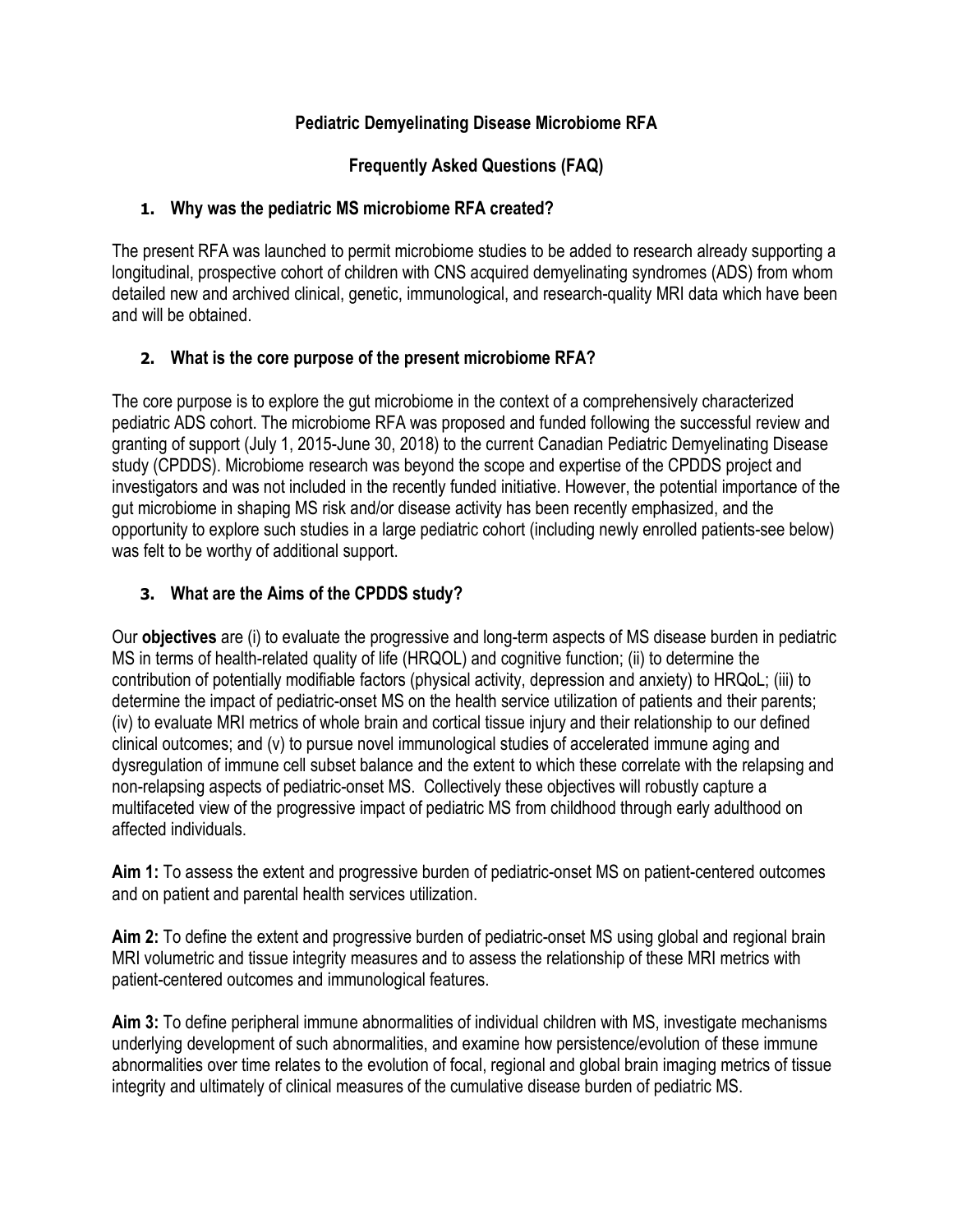#### **4. What are the resources already in place as part of the Canadian Pediatric Demyelinating Disease Study (CPDDS)?**

The CPDDS includes 23 sites (22 in Canada and The Children's Hospital of Philadelphia, see **Table 1**). Each site has a dedicated site PI and a site coordinator. Specific resources (which are fully supported) include:

- Site Coordinators (stipend model of support)
- CPDDS Research Management team (housed at the Research Institute, Hospital for Sick Children)- highly experienced at contract, IRB, sample organization, data entry and organization
- Standardized case report forms (which can be modified to include additional questions as per microbiome applications)
- Web-enabled database (Medidata Rave, housed at the Advanced Health Research Center, University of Toronto)
- Centralized biorepository (Tissue Metrix format, housed at the Experimental Therapeutics Lab, Montreal Neurological Institute)
- Centralized MRI analysis center (housed at the McConnell Imaging Center, Montreal Neurological Institute
- Standardized Operating Procedures (SOPs) for serum, DNA, peripheral blood mononuclear cell, and CSF samples that have been carefully validated
- Shipping contracts for all sites

## **5. What is the protocol for the CPDDS?**

**Table 2** lists all of the tests and procedures proposed for the CPDDS participants. The CPDDS current study has "established" participants (children with monophasic ADS and children identified with MS enrolled from 2004-2015, all of whom will be re-consented for the current CPDDS study. Please note that consents signed between 2004-2015 specifically permit use of archived data and samples for research), incident MS participants (to be enrolled within 6 months of first MS attack; or at the time of incident attack of they meet 2010 McDonald criteria for MS diagnosis at that time point), and age-, sex- matched healthy controls (matched to the established and incident MS groups).

- Established MS (n=80-90)
- Established monophasic ADS (n=370-390)
- Healthy controls (n=200) cross-sectional sample
- Incident MS (n=40, to be enrolled at CHOP and SickKids only)
- Healthy controls (n=120, to be enrolled and matched to MS groups)

Full protocol documents, the final study manual, and all of the SOPs for the study are under final review and will be submitted for ethics approval at all participating sites in July. At present, the protocols indicate that stool collection (precise sample specifications to be provided by the successful microbiome team) will be obtained (as listed in **Table 2**) from all established participants, from new incident MS patients, and from the healthy controls. We have indicated in the ethics documents that an early life and diet questionnaire will be employed (anticipating that this will be one of the components of the microbiome proposal), and have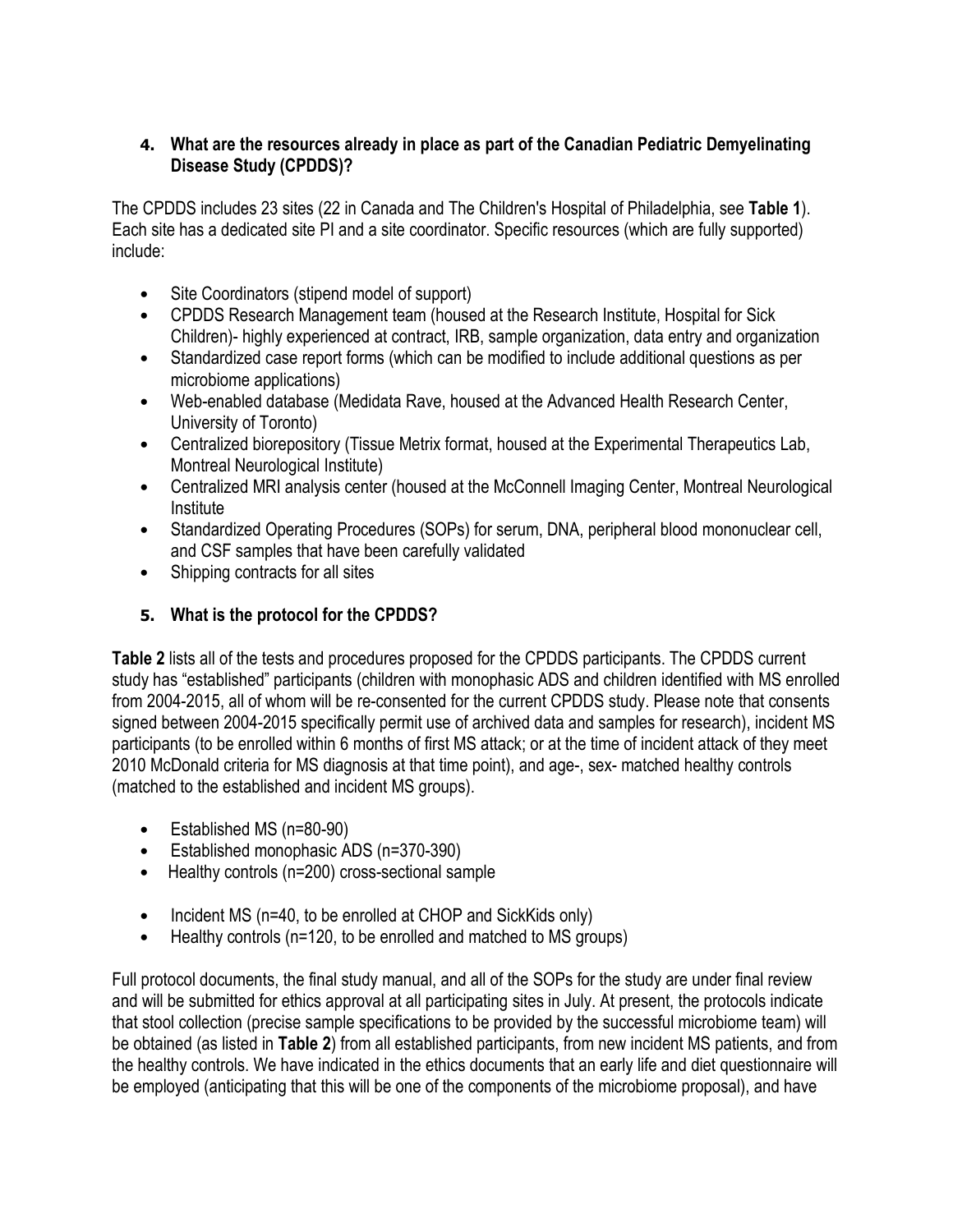used our current "DSunQ" questionnaire (attached) as a place-holder. Standardized questionnaires (such as the PedsQL) are available on-line and are not attached here.

Case report forms/database capture date of incident ADS, age at all time points, sex, presenting features (at onset and at relapses for the MS group), details of clinically obtained CSF (cell counts, oligoclonal bands), serum NMO status (clinically tested, and tested as part of our research studies for the first 302 participants), gestational age at birth, complications in pregnancy, breastfed (yes/no, how many months), vaccination history, vaccination exposure within 30 days of incident event, other medical illnesses, all medications (dates as well), and family history of MS or other autoimmune disease (in addition to asking parents at time of enrolment, a formal genetic interview was performed for over 270 participants and is being completed for the remaining 130 to date).

# **6. What is the timeline for participant engagement in the CPDDS?**

All required documents for study launch across the participating sites will be finalized by July 30, 2015. Study approval at each site is anticipated no later than Oct 30, 2015, but is anticipated by Sept 1, 2015 at CHOP and SickKids.

A study launch meeting will be held Sept 20-22, 2015. All CPDDS PIs, all investigators (including the successful microbiome application team), the study steering committee, and all site PIs and coordinators are invited to attend in person.

Contact with established participant groups by Site Coordinators will commence immediately upon ethics approval (start date anticipated in September for SickKids and CHOP, and across all sites by December). Enrolment of incident MS patients and new healthy control participants will commence in September (at the two enrolling sites, SickKids and CHOP).

# **7. What has been acquired through the CPDDS to date?**

The CPDDS began July 1, 2004. To date, we have enrolled over 450 children with incident CNS demyelination (hereafter referred to as having acquired demyelinating syndromes, ADS). All participants were enrolled within 30 days of incident ADS, and have been prospectively evaluated at baseline, 3, 6, 12 months and annually. While the vast majority of study visits occurred in person, participants with monophasic ADS (defined by the absence of both clinical new attacks and by MRI studies demonstrating no new lesions) were offered telephone interview follow-ups over the last 2 years (especially those participants enrolled in the first few years in whom > 5 years of consistent absence of new disease activity was documented). The telephone interviews were detailed and included the patient-reported EDSS.

To date, our study has acquired:

- Prospective clinical data on over 450 children age <15 years 11 months at incident ADS
- Serum samples (>27,000 stored aliquots) generally obtained at all study time points
- DNA samples (>10,000 aliquots)
- CSF samples (when obtained for clinical purposes), approximately 650 aliquots
- Peripheral blood mononuclear cell samples (>1200)
- Research quality MRI (1.5T) scans (>2200)
- Quality of life questionnaires (since 2010)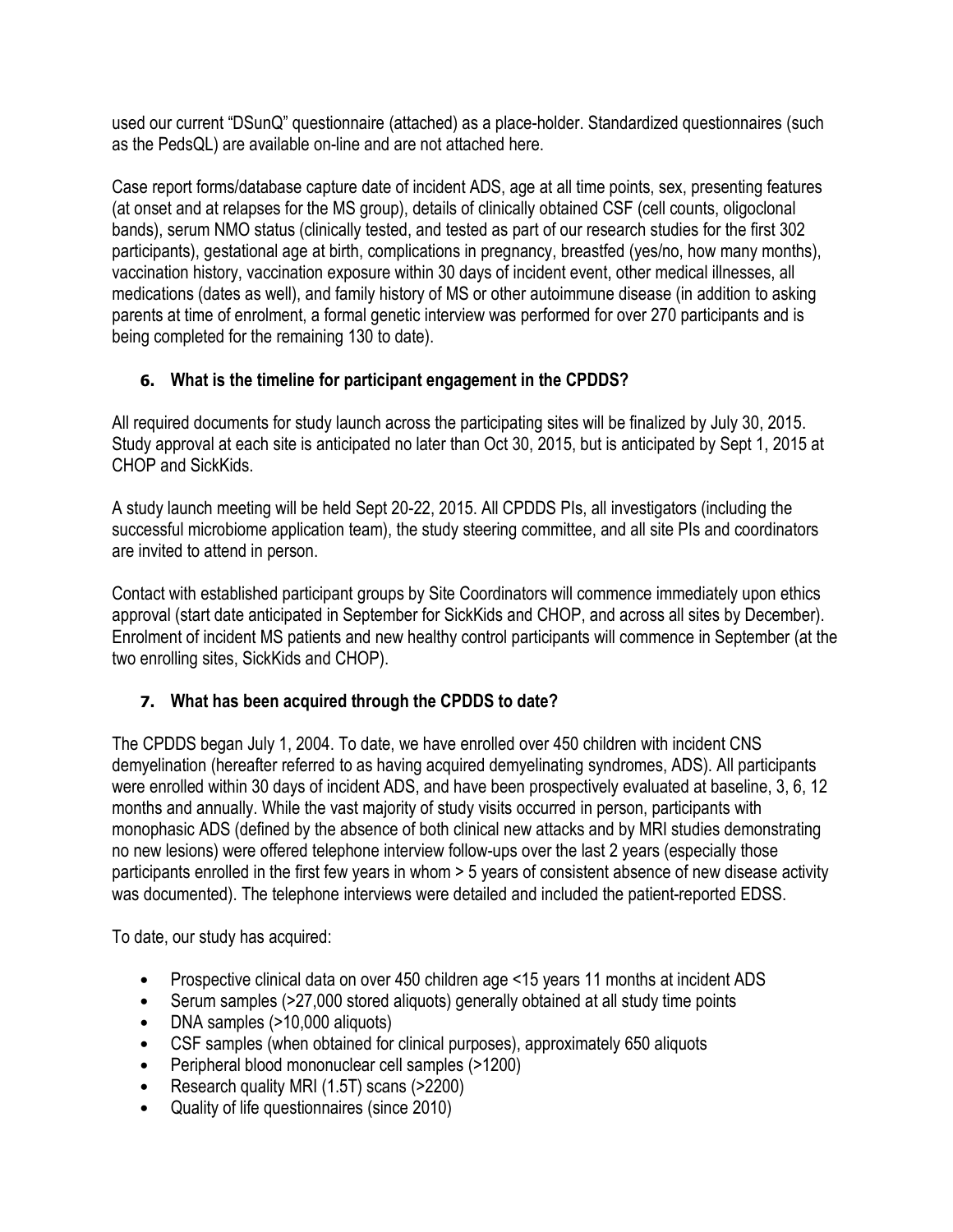- DSunQ questionnaire (completed by approximately 270 participants and families)
- 4 hour cognitive battery (SickKids, CHOP, and Calgary participants only, 2010-2014, at 6 and 24 months post-ADS: data being analyzed now, limited number of participants)

**Table 3** summarizes the samples obtained per subject to date.

NOTE: Stool samples have not been obtained from the established CPDDS cohort.

#### **8. What potential resources are not funded as part of the CPDDS, and would be required as budget items for the microbiome applicants?**

- Costs for stool sample procurement
- Costs for stool sample processing (eg solid and liquid phase)
- Shipping costs for stool samples
- Costs of storing stool samples (either in Montreal or at the applicant site)
- Costs for modifying the CPDDS database for questions added by the microbiome application and for insertion of any new questionnaires (such as new diet questionnaire)
- Costs for centralized data entry of new questionnaires
- Costs of assays to generate microbiome data
- Data analysis costs related to the microbiome (or a partnered analytical plan with the CPDDS)
- Any costs related to study populations other than the CPDDS (if applicable)

NOTE: The CPDDS database is web-enabled, and site-direct data entry is completed at SickKids and CHOP. The data entry for all other sites is performed centrally at SickKids by trained data entry staff.

## **9. Can applicants propose partnerships with other patient groups, resources, or teams?**

Microbiome applications can either be designed to work solely with the participant population of the CPDDS, or can partner the CPDDS with other established or emerging groups working on the microbiome in MS orother diseases. Partnered application models must clearly articulate how such partnered populations can be compared for already established data and/or how new information to be collected can be comparably obtained across all of the participants. Budget must be sufficient for such a partnership. Leveraged resource utilization is encouraged and should be clearly justified.

## **10. Who will adjudicate the microbiome applications?**

A scientific advisory committee has been appointed to review the microbiome applications. The committee includes experts in MS and experts in microbiome research, as well as statistical advisors.

### **11. What are the key metrics that will be adjudicated when reviewing the microbiome applications?**

## **Relevance to MS**

Applicants will be required to outline what they feel will be the key findings of the work and how this is important to MS, and what their findings might lead to in terms of further research. In addition, the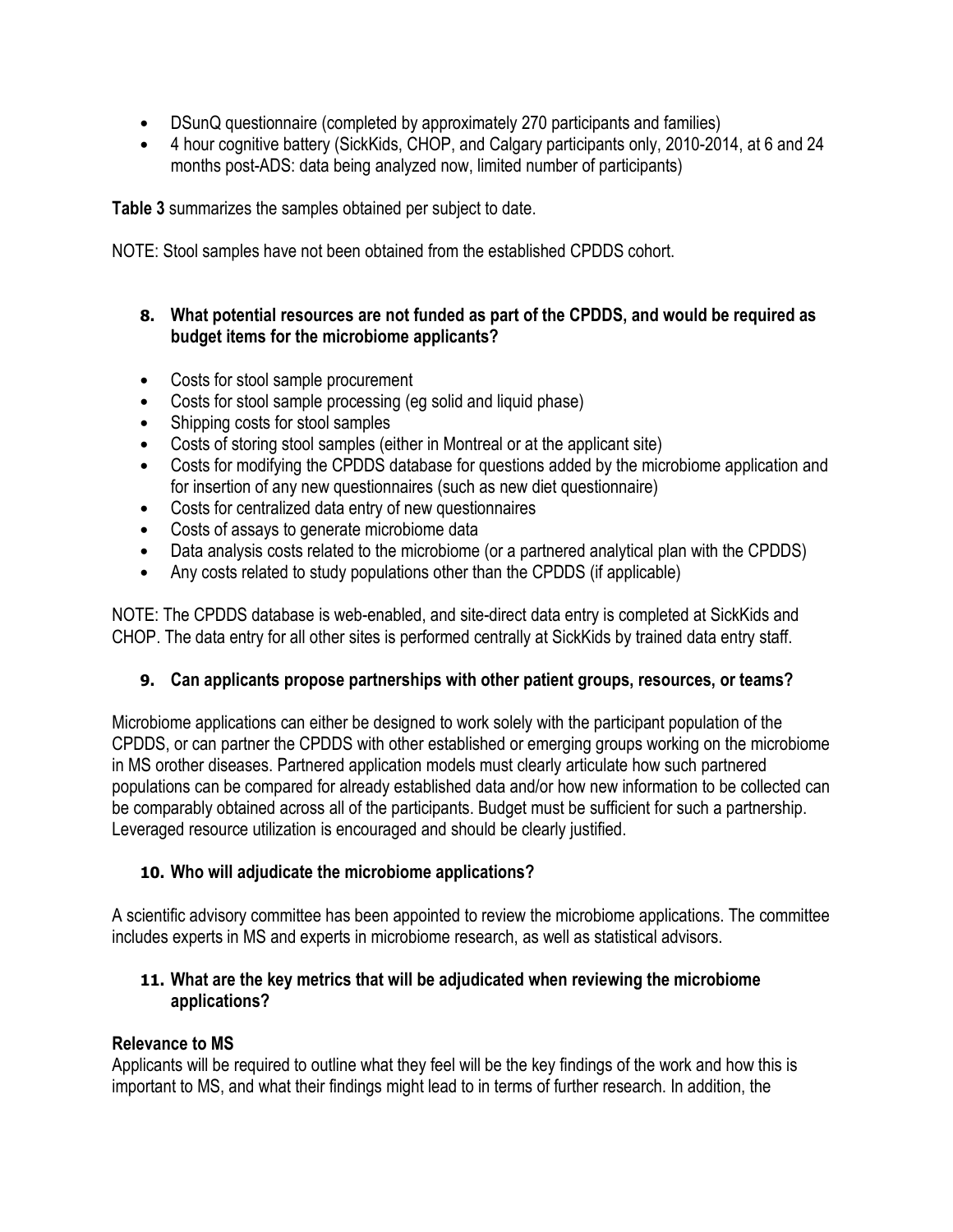applicants must provide a short (200 word) lay summary that emphasizes how their project is important to persons with living with MS.

## **Scientific Research Proposal**

- **Scientific Quality:** The successful microbiome application will define scientific aims and hypotheses and defend the rationale for these with available literature. Evidence of peerreviewed work in the sphere of microbiome research by one or more of the listed investigators will be viewed favorably.
- **• Novelty:** Applicants should discuss how their proposed study will yield new information in the field and should defend why using a pediatric population is novel and informative.
- **• Integration and Partnership**: Applicants should clearly delineate how the microbiome project will integrate and maximally utilize the already funded CPDDS components. A section describing how the PIs of the microbiome project will work with the PI team of the CPDDS should be described- although the details can be finalized at the September launch meeting described above. Please note that very important details of data access, publication and authorship collaborative agreements, sample access and usage between the microbiome applicants and the CPDDS, and oversight policies including an open-access future model should be briefly articulated, with a view to a detailed discussion between the successful microbiome team and the CPDDS. A collaborative partnership is envisioned and ultimately, creation of a shared resource for future studies should be considered a key objective.
- **• Feasibility:** The methods section of the proposal should articulate clearly how sample procurement can be maximized including comments on how to motivate or facilitate patient/parentally-facilitated endorsement. Detailed SOPs are expected for sample handling and analysis. Questionnaires regarding early life, diet, and other exposures should be validated (if possible), or preliminary data from pilot or partnered projects should be provided. Particular attention should be paid to length of questionnaires and to challenges of anamnestic accuracy.
- **• Analyses:** The analysis plan should broadly show how the hypotheses described in the aims will be tested. Applicants must show adequate power to test the hypotheses. Specifically, applications will be evaluated as to whether applicants enumerate and define the outcome variables and exposure variables clearly. Applicants should consider and describe covariates and why these were chosen. The statistical model/approach selected must be clearly defined. Applications must specifically address the issue of multiple comparisons, and the sample size/power calculation should be provided and clearly tied to the analysis model chosen.

#### **Budget**

The budget must justify costs that relate to the microbiome, as well as briefly state where the applicants have used partnered resources. Please note that the Multiple Sclerosis Scientific Research Foundation is a non-profit organization, and does NOT pay overhead costs (indirect costs) nor PI salary support. In general, salary support for trainees should be for a period of 1-2 years, with the expectation that such trainees would be suitable candidates for doctoral or post-doctoral fellowship programs (and thus might need only one year of grant funded full salary, with other years supported by fellowships and grant-supported salary top-up). Refer to MSSRF Team Grant Terms, [Condition](https://beta.mssociety.ca/uploads/files/mssrf-team-grant-policies-final-en-2015.pdf) and Policies for more information on allowable expenditure categories.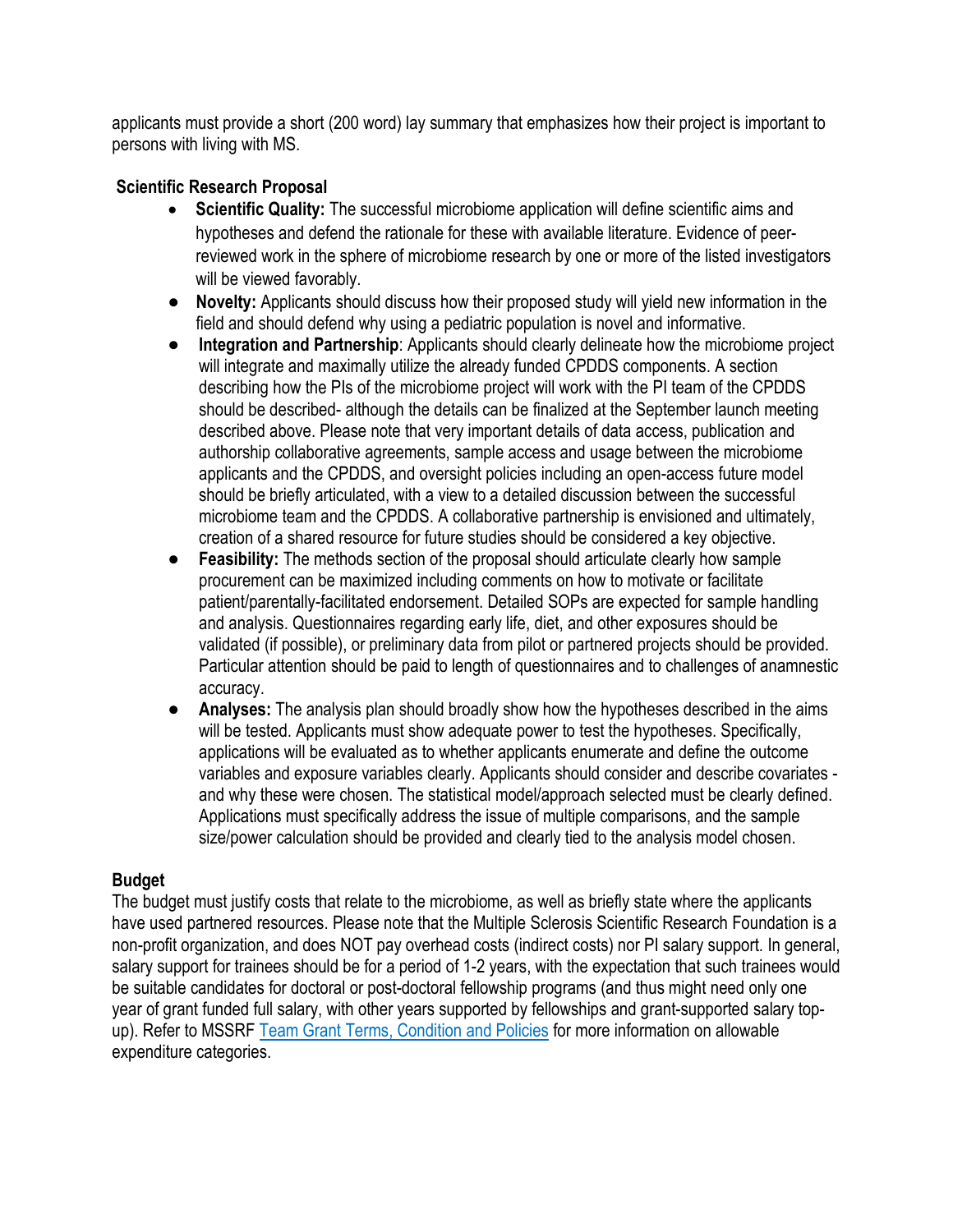#### **Table 1: CPDDS Sites**

| <b>Site</b><br><b>Number</b> | <b>Site ID</b> | <b>CITY</b>              | <b>Institution</b>                                          |  |  |  |  |
|------------------------------|----------------|--------------------------|-------------------------------------------------------------|--|--|--|--|
| 001                          | <b>WIN</b>     | Winnipeg, MN             | Winnipeg Children's Hospital                                |  |  |  |  |
| 002                          | <b>HAM</b>     | Hamilton, ON             | McMaster Children's Hospital                                |  |  |  |  |
| 003                          | <b>RVC</b>     | Toronto, ON              | Rouge Valley Health System<br><b>Centenary Site</b>         |  |  |  |  |
| 004                          | <b>SJR</b>     | Saint John,<br><b>NB</b> | <b>Atlantic Health Sciences Corporation</b>                 |  |  |  |  |
| 005                          | <b>VIC</b>     | Victoria, BC             | Victoria General Hospital                                   |  |  |  |  |
| 006                          | <b>SAS</b>     | Saskatoon,<br><b>SK</b>  | Royal University Hospital                                   |  |  |  |  |
| 007                          | <b>LON</b>     | London, ON               | <b>London Health Sciences Centre</b><br>Children's Hospital |  |  |  |  |
| 008                          | <b>VAN</b>     | Vancouver,               | <b>BC Children's Hospital</b>                               |  |  |  |  |
|                              |                | ВC                       | University of British Columbia                              |  |  |  |  |
| 009                          | CAL            | Calgary, AB              | Alberta Children's Hospital                                 |  |  |  |  |
| 010                          | <b>OTT</b>     | Ottawa, ON               | Children's Hospital of Eastern Ontario                      |  |  |  |  |
| 011                          | <b>HSC</b>     | Toronto, ON              | Hospital for Sick Children                                  |  |  |  |  |
| 012                          | <b>EDM</b>     | Edmonton, AB             | <b>Stollery Children's Hospital</b>                         |  |  |  |  |
| 013                          | <b>SHE</b>     | Sherbrooke,<br>QC        | Université de Sherbrooke                                    |  |  |  |  |
| 014                          | <b>CLM</b>     | Longueuil, QC            | Hôpital Charles-LeMoyne                                     |  |  |  |  |
| 015                          | <b>TRI</b>     | Mississauga,<br>ON       | <b>Trillium Health Centre</b>                               |  |  |  |  |
| 016                          | <b>KIN</b>     | Kingston, ON             | Kingston General Hospital                                   |  |  |  |  |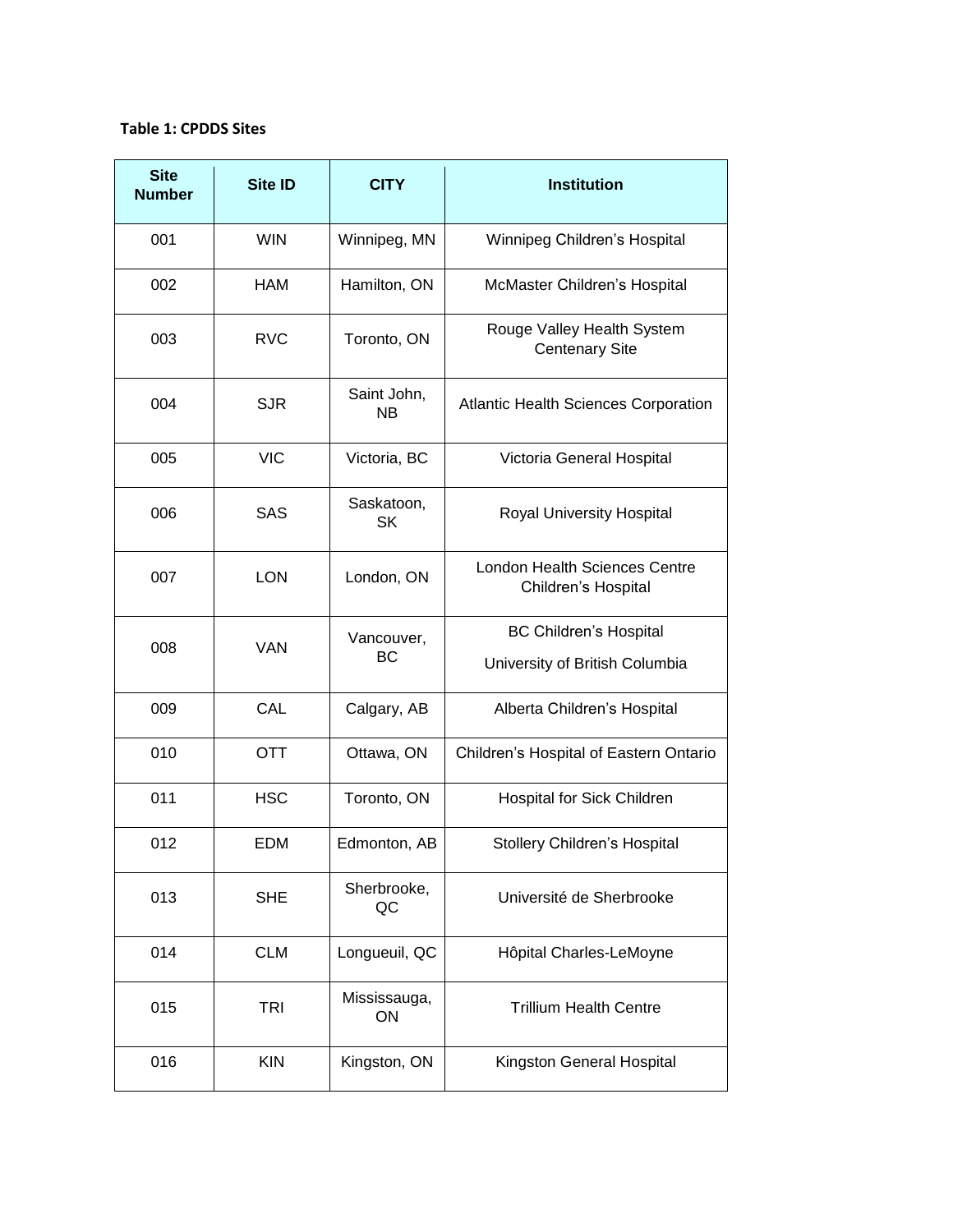| 017 | <b>SUD</b> | Sudbury, ON          | Sudbury Regional                                                |
|-----|------------|----------------------|-----------------------------------------------------------------|
| 018 | <b>MON</b> | Montreal, QC         | Montreal Children's Hospital<br>Montreal Neurological Institute |
| 019 | IWK.       | Halifax, NS          | <b>IWK Health Centre, Halifax</b>                               |
| 020 | <b>WND</b> | Windsor, ON          | Hôtel-Dieu Grace Healthcare                                     |
| 021 | <b>CHP</b> | Philadelphia,<br>PA. | Children's Hospital of Philadelphia                             |
| 022 | STJ        | St. John's, NL       | Janeway Children's Health and<br><b>Rehabilitation Centre</b>   |
| 023 | JUS        | Montreal, QC         | Centre hospitalier universitaire Sainte-<br>Justine             |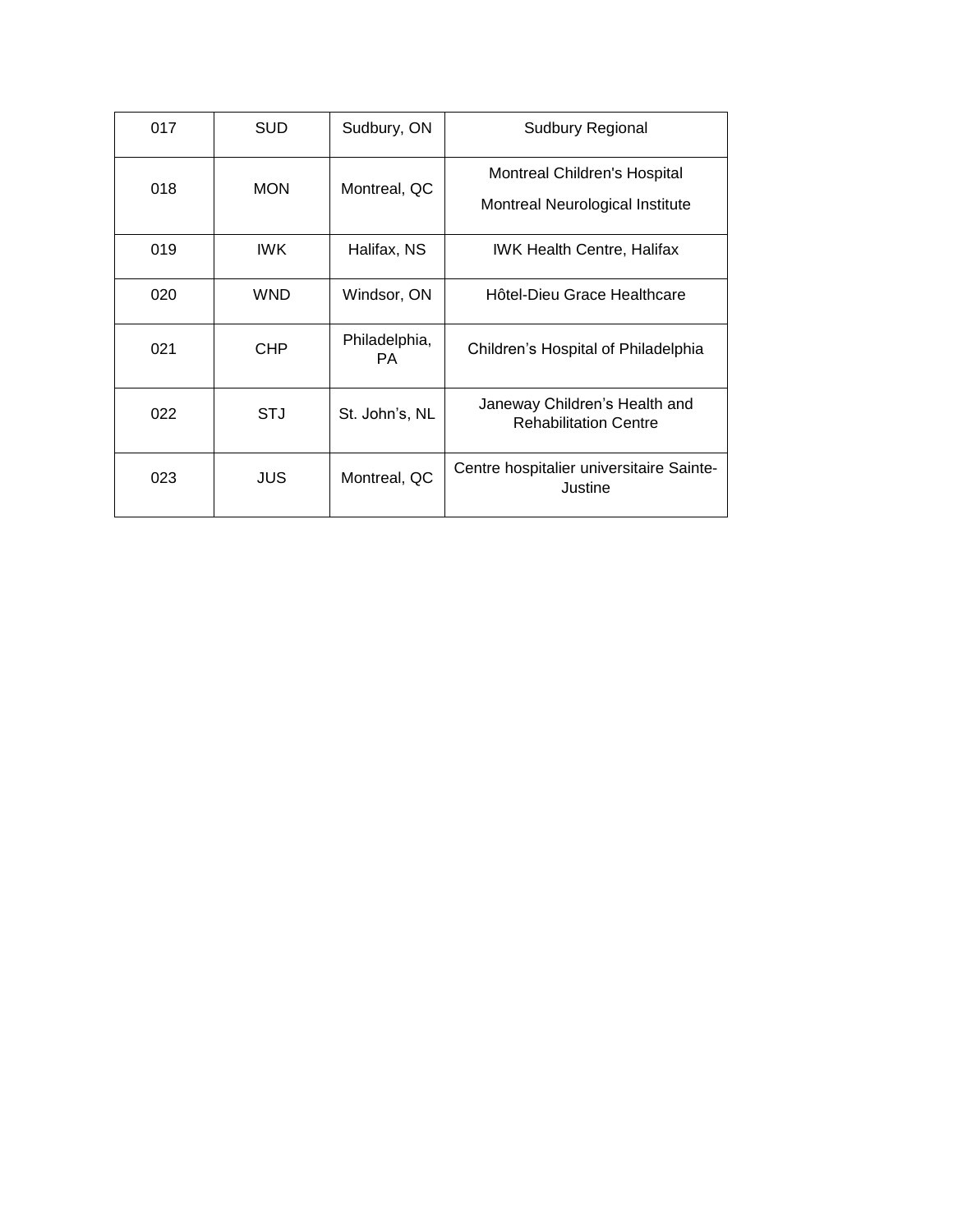|                                                   | <b>Incident MS</b><br>$(n=40)$            |                                                       |                                 |                                  |                                  | <b>Established MS</b><br>$(n=81)$ |                                     |                                      | <b>Mono ADS</b><br>$(n=315)$ |                        |                                          | <b>Healthy</b><br><b>Controls</b><br>$(n=120)$ |                                          |                                      |
|---------------------------------------------------|-------------------------------------------|-------------------------------------------------------|---------------------------------|----------------------------------|----------------------------------|-----------------------------------|-------------------------------------|--------------------------------------|------------------------------|------------------------|------------------------------------------|------------------------------------------------|------------------------------------------|--------------------------------------|
| <b>Visits</b>                                     | V <sub>1</sub><br><b>Bas</b><br>elin<br>e | V <sub>2</sub><br>$\overline{\mathbf{3}}$<br>mt<br>hs | V <sub>3</sub><br>6<br>mt<br>hs | V <sub>4</sub><br>12<br>mt<br>hs | V <sub>5</sub><br>24<br>mt<br>hs | $\mathbf U$<br>$\mathbf{V}$       | V <sub>1</sub><br>201<br>$5-$<br>16 | V <sub>2</sub><br>201<br>$6 -$<br>17 | V3<br>201<br>$7-$<br>18      | $\cup$<br>$\mathbf{V}$ | V <sub>1</sub><br>201<br>$5 - 16$        | V <sub>2</sub><br>201<br>$6 - 17$              | V3<br>201<br>$7 - 18$                    | V <sub>1</sub>                       |
| <b>Clinical &amp; EDSS</b><br>examination         | $\checkmark$                              | $\checkmark$                                          | $\checkmark$                    | $\checkmark$                     | $\checkmark$                     | $\checkmark$                      | $\checkmark$                        | $\checkmark$                         | $\checkmark$                 | $\checkmark$           |                                          |                                                |                                          | $\checkmark$<br><b>Excludes EDSS</b> |
| Telephone<br>interview                            |                                           |                                                       |                                 |                                  |                                  |                                   |                                     |                                      |                              |                        | $\checkmark$                             | $\checkmark$                                   | $\checkmark$                             |                                      |
| <b>Barratt Social</b><br><b>Status Scale</b>      | $\checkmark$                              | $\checkmark$                                          | $\checkmark$                    | $\checkmark$                     | $\checkmark$                     |                                   | $\checkmark$                        | $\checkmark$                         | $\checkmark$                 |                        | $\checkmark$                             | $\checkmark$                                   | $\checkmark$                             | $\checkmark$                         |
| HRQoL*                                            | $\checkmark$                              | $\checkmark$                                          | $\checkmark$                    | $\checkmark$                     | $\checkmark$                     |                                   | $\checkmark$                        | $\checkmark$                         | $\checkmark$                 |                        | $\checkmark$                             | $\checkmark$                                   | $\checkmark$                             | $\checkmark$                         |
| Neurocognitive                                    | $\checkmark$                              |                                                       | $\checkmark$                    | $\checkmark$                     | $\checkmark$                     |                                   | $\checkmark$                        | $\checkmark$                         | $\checkmark$                 |                        |                                          |                                                |                                          | $\checkmark$                         |
| Physical activity                                 | $\checkmark$                              | $\checkmark$                                          | $\checkmark$                    | $\checkmark$                     | $\checkmark$                     |                                   | $\checkmark$                        | $\checkmark$                         | $\checkmark$                 |                        | $\checkmark$<br><b>GLTE</b><br>Q<br>only | $\checkmark$<br><b>GLTE</b><br>Q<br>only       | $\checkmark$<br><b>GLTE</b><br>Q<br>only | $\checkmark$                         |
| <b>3T MRI scans</b>                               | $\checkmark$                              | $\checkmark$                                          | $\sqrt{}$                       | $\checkmark$                     | $\checkmark$                     |                                   | $\checkmark$                        | $\sqrt{}$                            | $\checkmark$                 |                        |                                          |                                                |                                          | $\checkmark$                         |
| 7T MRI scans<br>(CHOP patients only)              | $\checkmark$                              | $\checkmark$                                          | $\checkmark$                    | $\checkmark$                     | $\checkmark$                     |                                   |                                     |                                      |                              |                        |                                          |                                                |                                          |                                      |
| Biological<br>samples                             | $\checkmark$                              | $\checkmark$                                          | $\checkmark$                    | $\checkmark$                     | $\checkmark$                     | $\checkmark$                      | $\checkmark$                        | $\checkmark$                         | $\checkmark$                 | $\checkmark$           |                                          |                                                |                                          | $\checkmark$                         |
| <b>Stool Samples</b><br>(and<br>questionnaire)    | $\checkmark$                              | $\checkmark$                                          | $\checkmark$                    | $\checkmark$                     | $\checkmark$                     |                                   | $\checkmark$                        | $\checkmark$                         | $\checkmark$                 |                        | $\checkmark$                             | $\checkmark$                                   | $\checkmark$                             | ✓                                    |
| <b>Mouth Swabs</b>                                | $\sqrt{1}$                                | $\checkmark$                                          | $\checkmark$                    | $\checkmark$                     | $\checkmark$                     |                                   | $\checkmark$                        | $\checkmark$                         | $\checkmark$                 |                        |                                          |                                                |                                          | $\checkmark$                         |
| Dermaspec (СНОР<br>and SickKIds) and<br>Skin tone | $\checkmark$                              | $\checkmark$                                          | $\checkmark$                    | $\checkmark$                     | $\checkmark$                     |                                   | $\checkmark$                        | $\checkmark$                         | $\checkmark$                 |                        |                                          |                                                |                                          |                                      |

## **Table 2: CPDDS Study Protocol (2015-2018)**

HRQoL= PedsQL (patient and family modules), as well as questionnaires for depression and anxiety

GLTEQ = Godin Leisure Time Exercise Questionnaire